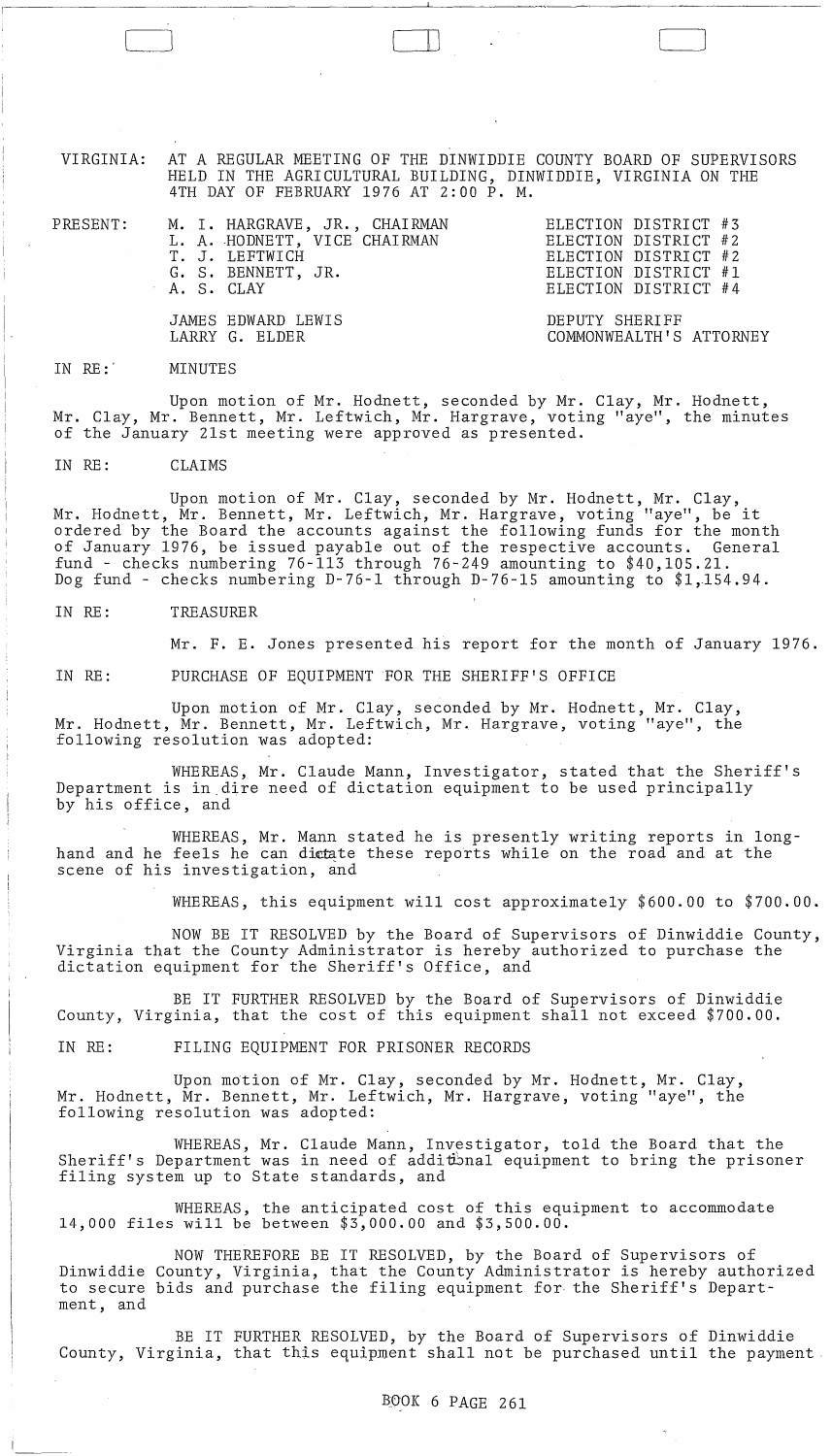of this equipment can be made in the fiscal year 1976-77.

IN RE: PURCHASE OF POLICE CARS

Upon motion of Mr. Hodnett, seconded by Mr. Clay, Mr. Hodnett, Mr. Clay, Mr. Bennett, Mr. Leftwich, Mr. Hargrave, voting "aye", the following resolution was adopted:

WHEREAS, Mr. C. L. Mitchell, Sheriff, has requested permission to purchase three police vehicles; two replacements and one new, and

WHEREAS, these three vehicles have been included in the 1975-76

budget.

1976.

NOW THEREFORE BE IT RESOLVED by the Board of Supervisors of Dinwiddie County, Virginia, that the County Administrator is hereby authorized to secure bids on the three police vehicles for the Sheriff's Department.

IN RE: BUILDING INSPECTOR

Mr. James L. Blaha presented his report for the month of January,

IN RE: DOG WARDEN

 $\hat{\gamma}_i \leftrightarrow \hat{\gamma}_i \gamma_i = \gamma_{\rm in}$ 

Mr. G. T.Hughes presented his report for the month of January, 1976.

IN RE: DEPARTMENT OF SOCIAL SERVICES - TITLE 20

Mrs. King B. Talley, Director of Social Services, appeared before the Board to invite the members to attend a meeting on February  $6, 1976$  at 2:00 P. M. for the purpose of discussing the Title 20 Program. This meeting would provide an opportunity for all interested persons to make local needs known.

IN RE: ANNUAL HIGHWAY SAFETY WORK PROGRAM

Mr. T. W. Newsom, Superintendent of Schools, appeared before the Board to request permission to file initial application with the Highway Safety Commission for funds to construct a driving range on the designated recreation land. This application is part of the annual work program that contains proposed projects to be funded by the Highway Safety Commission. Mr. Newsom stated that the estimated cost of the range would be \$60,000.00 to \$80,000.00.

The County Administrator advised the Board that their approval should be for the Annual Highway Safety Work Program rather than the application for the funds.

Upon the motion of Mr. Hodnett, seconded by Mr. Bennett, Mr. Hodnett, Mr. Bennett, Mr. Leftwich, Mr. Hargrave, voting "aye", Mr. Clay voting "nay",

BE IT RESOLVED BY the Board of Supervisors of Dinwiddie County, Virginia, that the County Administrator is authorized to file the Annual Highway Safety Work Program for Dinwiddie County, and

BE IT FURTHER RESOLVED by the Board of Supervisors of Dinwiddie County, Virginia, that a driving range for Dinwiddie High School shall be included in this work program.

IN RE: DINWIDDIE COUNTY WATER AUTHORITY FUND

Upon motion of Mr. Bennett, seconded by Mr. Hodnett, Mr. Bennett, Mr. Hodnett, Mr. Clay, Mr. Leftwich, Mr. Hargrave, voting "aye", the following resolution was adopted:

WHEREAS, the Dinwiddie County Water Authority has, in an interest bearing account, the monthly surcharge and the initial connection fee from Keller Industries, and

WHEREAS, it was agreed upon between the Board of Supervisors and the Dinwiddie County Water Authority that this money would be used only to maintain the water tank and the water and sewer lines to Keller Industries maintain the water tank and the water and sewer fines to keffer findstries<br>and if these funds were not sufficient, the County would appropriate additional funds, and

 $\sim 100$ 

 $\omega_{\rm{max}}$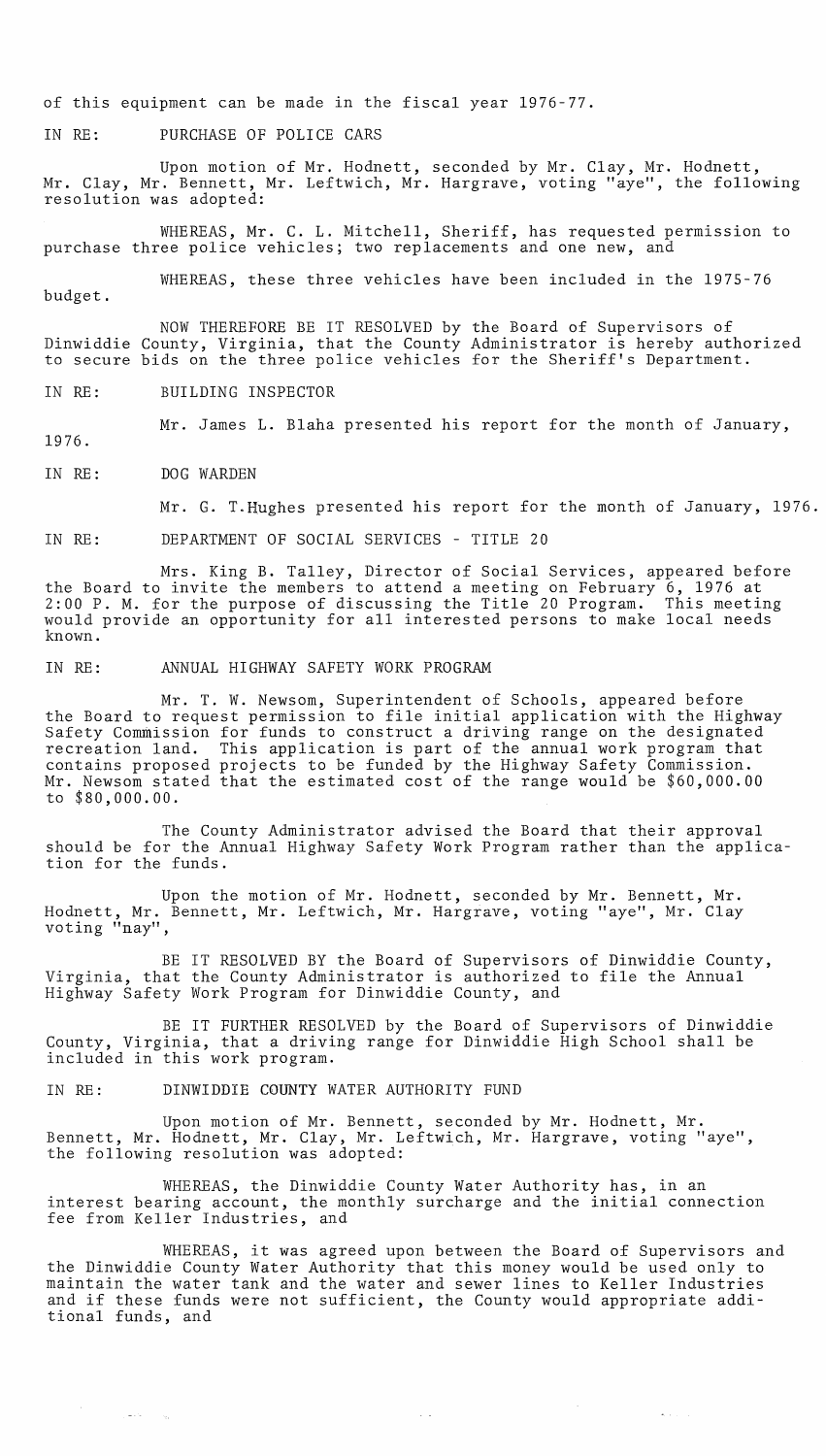WHEREAS, the Dinwiddie County Board of Supervisors loaned the Dinwiddie County Water Authority \$250,000.00 for the express purpose of<br>reducing the connection fee of the citizens of northern Dinwiddie, and there reducing the connection fee of the citizens of northern Dinwiddie, and remains in this loan account a balance of \$25,375.00, and

 $\Box$ 

WHEREAS, the Dinwiddie County Water Authority is in need of funds to finance its operation for the next several months, and

WHEREAS, the Dinwiddie County Water Authority desires that the Board of Supervisors provide funds from one of three sources, (1) Appropriation from the general fund; (2) Appropriate funds from the Keller account; (3) Allow the Water Authority to use the funds in the loan account for operational expenses.

NOW THEREFORE BE IT RESOLVED, by the Board of Supervisors of Dinwiddie County, Virginia, that the Dinwiddie County Water Authority is binwidate Gounty, virginia, that the binwidate county water Addhorited to use funds from the loan account to finance its operational expenses.

## IN RE: ADMINISTRATION BUILDING BIDS

Mr. William Moseley, of Moseley-Henning Associates, appeared before the Board to present the results of the bid opening on Thursday, January 29, 1976. He stated that the bids were Thirteen per cent under the budgeted figure and he felt that all nine contractors presented excellent bids. Since there were several important matters to be discussed by the Board prior to the acceptance of the bid for construction of the Administration Building, the County Administrator was instructed to place this item on the agenda for February 18, 1976 meeting.

IN RE: RURAL ADDITION TO THE STATE SECONDARY SYSTEM

WATKINS ROAD, ET AL

Upon motion of Mr. Bennett, seconded by Mr. Clay, Mr. Bennett, Mr. Clay, Mr. Hodnett, Mr. Leftwich, Mr. Hargrave, voting "aye", the following resolution was adopted:

BE IT RESOLVED by the Board of Supervisors of Dinwiddie County, Virginia, that the Virginia Department of Higbways and Transportation is hereby requested to add a section of road beginning at a point on Route 708, 0.42 miles East of Route 611, running in a northeasterly direction 0.62 miles to dead end to the Secondary System of Dinwiddie County pursuant to section 33.1-229 of the Code of Virginia of 1950 as amended, and

BE IT FURTHER RESOLVED by the Board of Supervisors of Dinwiddie County, Virginia, that it guarantees the Commonwealth of Virginia a minimum unrestricted right-of-way of fifty feet with necessary easement for cuts, fills, and drainage; recorded in Deed Book 173 Page 143 dated May 2, 1975 and Plat Book 10.

IN RE: SPEED SIGNS FOR ROUTE 675

/ ./

Upon motion of Mr. Leftwich, seconded by Mr. Hodnett, Mr. Leftwich, Mr. Hodnett, Mr. Clay, Mr. Bennett, Mr. Hargrave, voting "aye", the following resolution was adopted:

WHEREAS, the Board of Supervisors of Dinwiddie County, Virginia, has been requested by citizens that live along Route 675, between Route 741 and Petersburg City Limits, to have placed along this stretch of road, 35 MPH Speed Limit Signs, and

WHEREAS, these citizens, living in a growing residential area, are concerned for the safety of their property and their children because of the 55 MPH Speed Limit that now exists,

NOW THEREFORE BE IT RESOLVED by the Board of Supervisors of Dinwiddie County, Virginia, t'hat the Virginia Department of Highways and Transportation is hereby requested to conduct a study of that portion of Route 675 from Route 741 to the Petersburg City Limits to determine the need for reducing the speed limit from 55 MPH.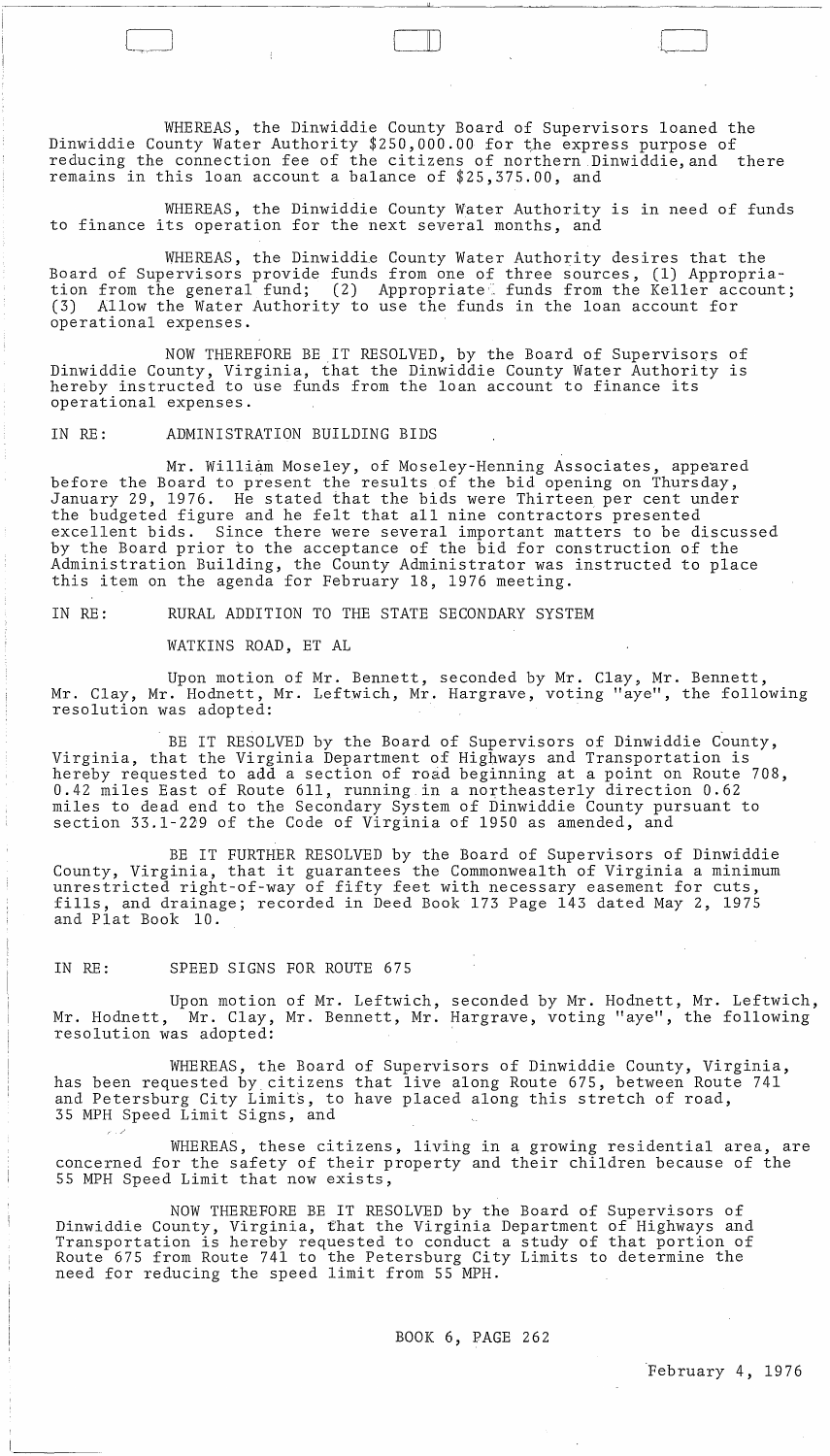## IN RE: CURVE SIGN ON ROUTE 670

Mr. Leftwich stated that he had been contacted by concerned citizens to request a sign indicating a dangerous curve on Route 670, 1800 feet southeast of the old Seaboard Coastline Railroad right-of-way. Mr. R. V. Lancaster, III, Resident Engineer of the Virginia Department of Highways and Transportation and Mr. B. C. Medlock, Assistant Resident Engineer, were present. Mr. Lancaster stated that this sign would be erected and did not require formal action by the Board.

IN RE: PUBLIC BOAT LANDING - LAKE CHESDIN

The County Administrator advised the Board that a meeting will be held on February 6th, to be attended by the State Water Control Board, the State Health Department, the Commission of Game and Inland Fisheries, and Dinwiddie County, to discuss the problems that exist at the boat landing on Lake Chesdin in Dinwiddie County.

The State Water Control and the State Health Department are very concerned about pollution of the Lake because of the lack of toilet facilities at this boat landing.

The County Administrator reviewed with the Board the entire history of the boat landing and asked the Board for their position on the boat landing.

Upon motion of Mr. Hodnett, seconded by Mr. Leftwich, Mr. Hodnett, Mr. Leftwich, Mr. Clay, Mr. Bennett, Mr. Hargrave, voting "aye", the County Administrator was requested to attend the meeting of February 6th at the State Game and Inland Fisheries Office to express the County's desire that the boat landing be kept open.

IN RE: HEALTH SYSTEMS AGENCY

The County Administrator advised the Board that Mr. Charles Turner, Director of the Crater Planning District Commission, was to appear to discuss a resolution concerning the Health Systems Agency, but he had been delayed in Richmond attending a meeting concerning this matter and asked to be placed upon the agenda for a later meeting.

IN RE: APPOINTMENT-OF MEMBER TO 1-95 COMMITTEE

A vacancy having been created by Mr. Rundle leaving the Board, Mr. Hargrave appointed Mr. Leftwich to serve on the 1-95 Advisory Committee.

IN RE APPOINTMENT - TRI-CITY AREA TRANSPORTATION POLICY COMMITTEE

Mr. Hargrave appointed Mr. Loid Hodnett to serve as the Board's representative to the Tri-City Area Transportation Policy Committee, term expiring May 1, 1977. Mr. Hodnett replaces the County Administrator.

IN RE: REAPPOINTMENT - FRED WISE TO D.I.D.A.

Upon motion of Mr. Leftwich, seconded by Mr. Hodnett, Mr. Leftwich, Mr. Hodnett, Mr. CLay, Mr. Bennett, Mr. Hargrave, voting "aye",

BE IT RESOLVED by the Board of Supervisors of Dinwiddie County, Virginia, that Mr. Fred Wise is hereby reappointed to the Dinwiddie County Industrial Development Authority, term expiring February 5, 1980.

IN RE: BLUE CROSS-BLUE SHIELD REPRESENTATIVE

Mr. Pat Bryan, District Manager for Blue Cross-Blue Shield, gave a brief presentation of the Blue Cross-Blue Shield Program. He stated that in order for the County to change its present group policy, it would have to contribute one-half of the subscriber rate per employee.

After a brief discussion the Board thanked Mr. Bryan for his presentation and indicated that they would be contacting him for further information.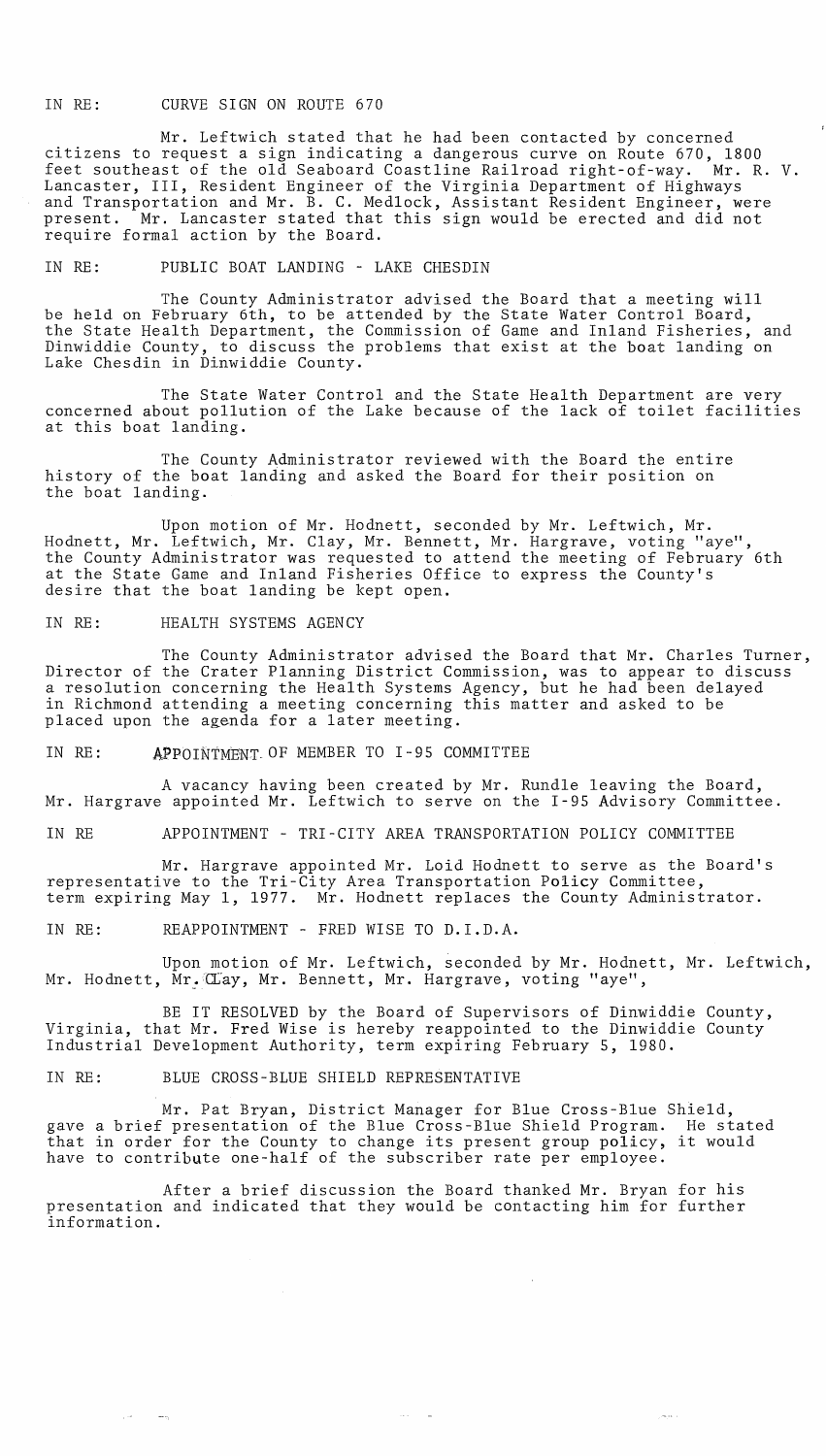## IN RE: EXECUTIVE SESSION

Upon motion of Mr. Clay, seconded by Mr. Hodnett, Mr. Clay, Mr. Hodnett, Mr. Bennett, Mr. Leftwich, Mr. Hargrave, voting "aye", the Board moved into executive session at 4:30 P. M. The Board reconvened into open session at 4:55 P. M.

 $\sim$   $\lambda$ 

IN RE: ADJOURMENT

Upon motion of Mr. Hodnett, seconded by Mr. Bennett, Mr. Hodnett, Mr. Bennett, Mr. Clay, Mr. Leftwich, Mr. Hargrave, voting "aye", the meeting adjourned at 4:55 P. M.

 $\overline{M}$ HARARA

 $\Box$ 

ATTEST: ~~~~~~~~=

 $\sim$   $\sim$ 

 $\sim$   $\sim$ 

 $\sim$ 

 $\bar{\beta}$